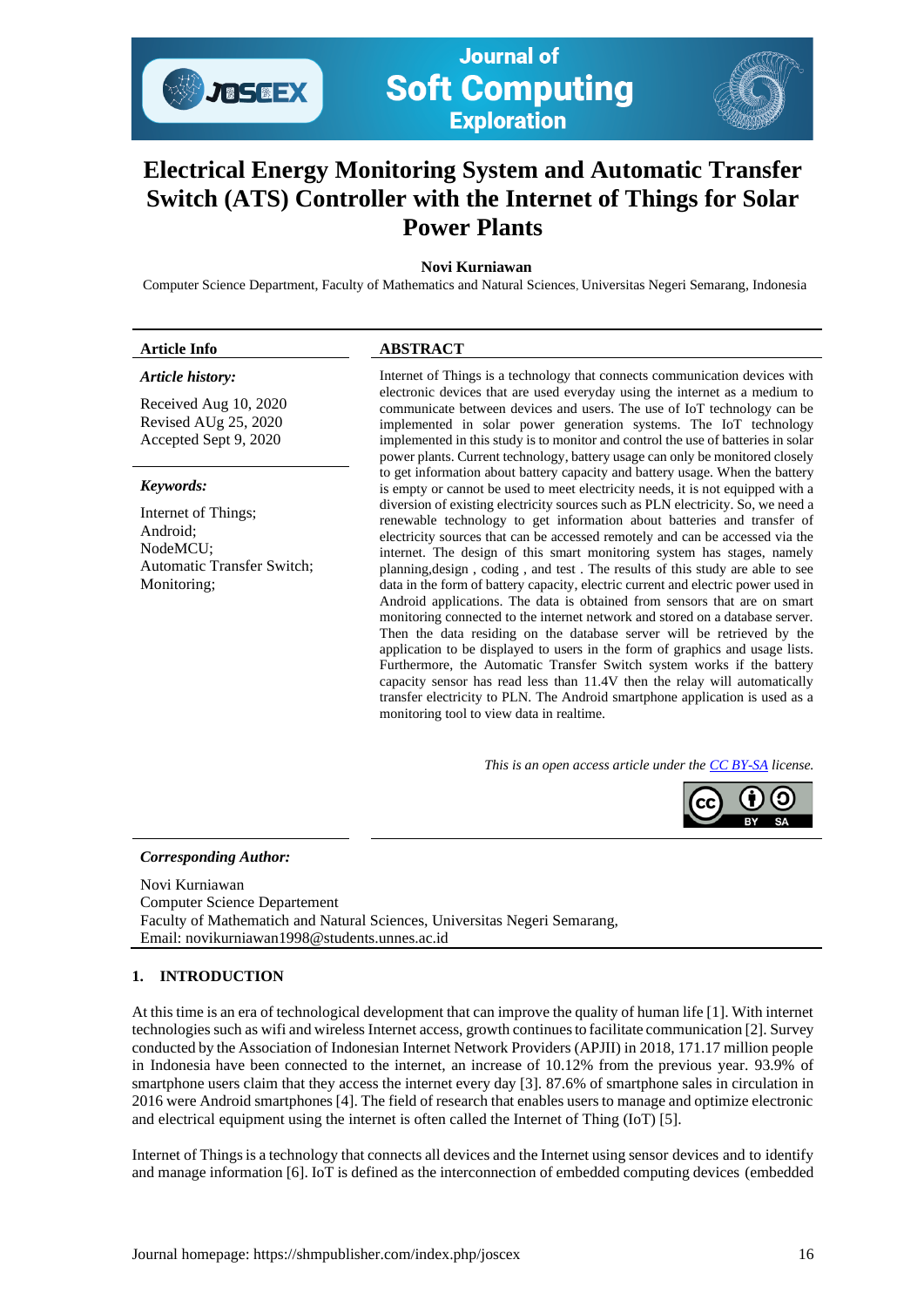computing) that are uniquely identified in the presence of internet infrastructure [7]. rapid development in the concept of IoT to advance the scheme, namely Internet-of-Everything (IoE) [8]. The concept of IoE is to link all objects with the Internet where all references are for ease of use [9]. IoT can be described as a connecting device commonly used in everyday life such as smartphones, televisions, sensors and actuators to the internet where all devices are connected to each other to enable new types of communication between humans (users) and objects [10]. The progress of IoT which includes anywhere, anytime, and anyone to connect with these objects with the hope that is to expand the network and get ahead of the IoT. The use of IoT technology can be implemented in solar power generation systems.

Electrical energy needs become the main needs in the industrial sectors, housing, education, hospitals, and other places, but sometimes the electricity that is distributed by PLN does not always exist continuously, sometimes there are blackouts and when electricity is needed in important places that should be fulfilled its electricity needs on an ongoing basis would certainly be m ROBLEM great. The control system or control the current began to shift in the automation of control systems or commonly called Autom a tic Transfer Switch (ATS), so that human intervention in controlling very small. When compared with manual workmanship, an equipment system that is controlled by automation will provide benefits in terms of efficiency, safety, and accuracy [11] .

Based on research [12] that applies IoT technology using the ESP8266 Wifi module, so that it can send data to a computer device, but the distance that can be reached is only limited to the ability of the wifi module used (the computer must be connected to the wifi contained in the monitoring tool). Backup system / backup is absolutely necessary in electronic devices that require uninterrupted electrical energy. Reserves are used to replace PLN's main source. Research [13] says that inadequate electricity supply has led to the proliferation of standby generators, especially in developing countries. However, the methods and equipment used to change power supply remain challenging from inefficiency to cost. Most industries still use manual power supply replacement methods, which are covered by various setbacks including: time wasting, heavy operations, vulnerability to fire and high frequency of maintenance. In the study, Aumuzuyi presents a microcontrollerbased Automatic Transfer Switch system, which eliminates the challenges of a manual changeover system. Simulation results prove the duration analysis yields very good results.

Based on the description of the problems above, the research focuses on designing an IoT-based monitoring system that can send data to a database server, so that it can be monitored in real time by an Android smartphone anywhere and anytime without being constrained by distance. The Automatic Transfer Switch (ATS) system will also be implemented using the NodeMCU ESP32 Microcontroller which hopes to be more effective because this Microcontroller has been designed as an IoT-based Microcontroller with a Wifi module that is already attached to the NodeMCU. The ATS system will be optimized by applying restrictions on the use of batteries in PLTS at a minimum voltage of 11.4V, so that the tool can make the switch from PLTS to PLN or vice versa.

# **2. METHOD**

This research uses Agile Methods application development method with Extreme Programming (XP) model . According to Pressman, the agile model combines philosophy and steps of development. The philosophy in question covers the demand and development in stages in the scale of its development. The Extreme Programming (XP) approach is a software development model that starts from the planning, design, coding, and test stages [14].

## **2.1 Planning**

In this stage the initial needs of the user are needed or in The XP Process are called user stories. This stage explains the task content, system output requirements and the main features of the application being developed.

## 2.1.1 Problem identification

This stage identifies problems that may arise during application development. Such as adjusting the voltage level to the condition> 11.4V relay turns on and the voltage condition <11.4V relay does not connect the voltage. As well as features sending data from the tool to the web-server. Smartphones display data flow according to web- server. Problem identification is done so that the application is successfully built properly.

#### 2.1.2 Create user stories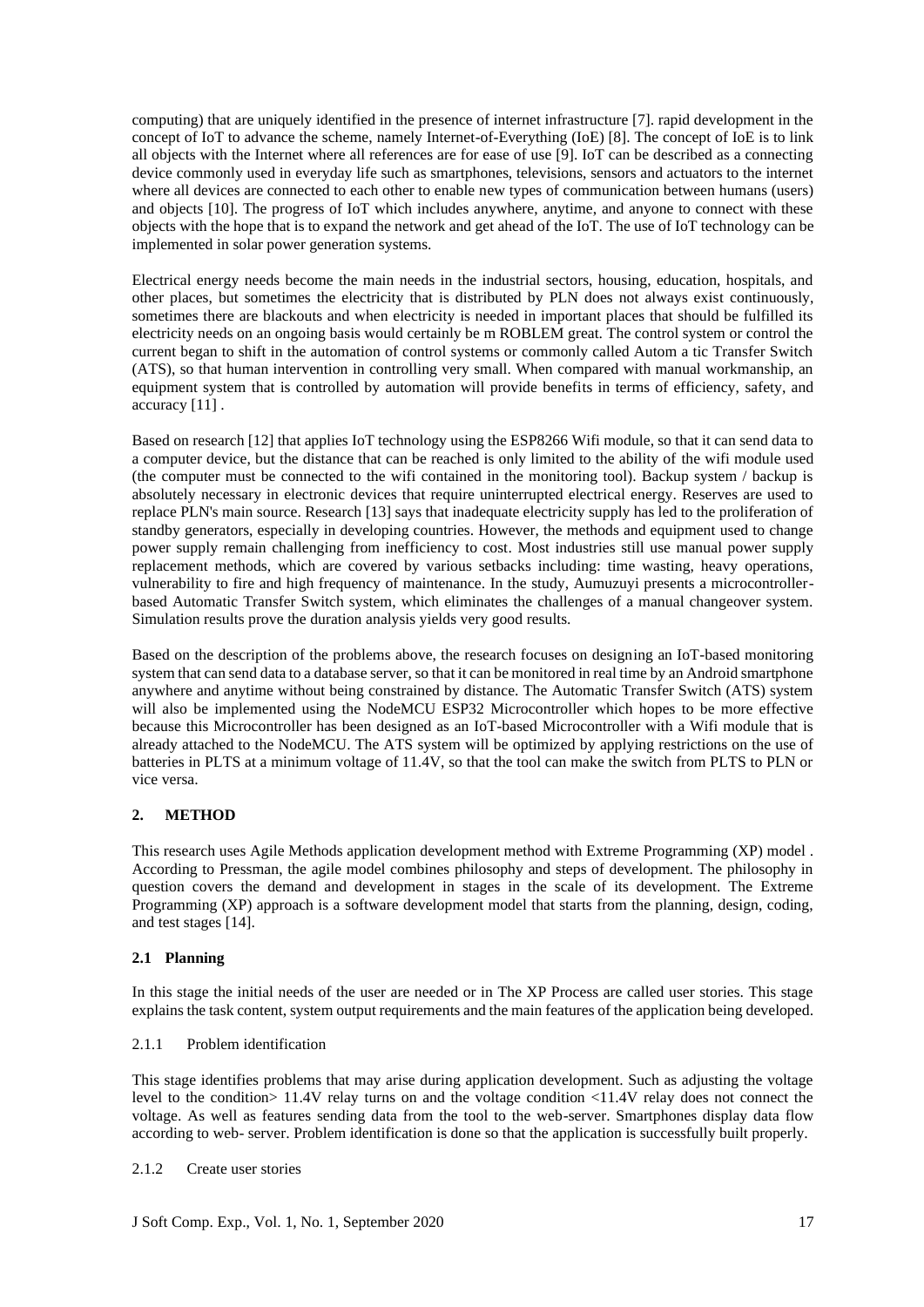#### a. User stories on android

- Story 1 : users can access the application with a login facility. Story 2 : users can access the button on the main menu of the application. Story 3 : users can see the data flow in the real-time menu. Story 4 : users can zoom in on the graph in realtime data flow. Story 5 : Users can adjust the data flowing on the graph. Story 6 : users can see the data flow in decimal form. Story 7: users can download data from the web-server
- b. User stories on the tool

Story 1 : users can see the voltage and current variables according to multitester. Story 2 : the user can see the relay active at a voltage> 11.4V and the relay turns off at a voltage  $<$ 11.4V. Story 3 : Users can see the voltage and current data recorded on the device monitoring to web-server. Story 4 : users can see the process of recording realtime data. Story 5 : users can see the recorded data in accordance with the function on monitoring tool.

#### **2.2 Design**

The Design Stage describes the system design that will be created according to user requests. Focusing on hardware and software architecture design plans and user interface design.

#### **2.2.1** System design

This section explains the design of the IoT monitoring tool. System design on an IoT - based monitoring tool . There are three sections that include devices Android, web- server as well as a monitoring tool can be seen in Figure 1 .



Figure 1. System Design

Android devices function as data visualization into a graph called real- time monitoring. Web-server functions to store and process the data sent. Monitoring tools have a voltage and current sensors that record and send it to the web- server. Recording occurs every 5 seconds and sends it to the web-server continuously.

#### **2.2.2** Design tool

This section explains the design of IoT-based monitoring tools. The monitoring tool uses the NodeMCU ESP32 microcontroller as the main component. NodeMCU ESP32 is connected to voltage, current and relay sensors . The NodeMCU ESP32 wifi module connects the NodeMCU ESP32 with the web-server, when the voltage and current sensors are recording data. Data that is successfully recorded will be sent to the web- server with a span of 12 times in one minute. The web-server converts the data that has been sent into a variable and stores it as a datasheet. The data storage results are visualized on an Android device into a real-time graph. The design of the monitoring tool can be seen in Figure 2.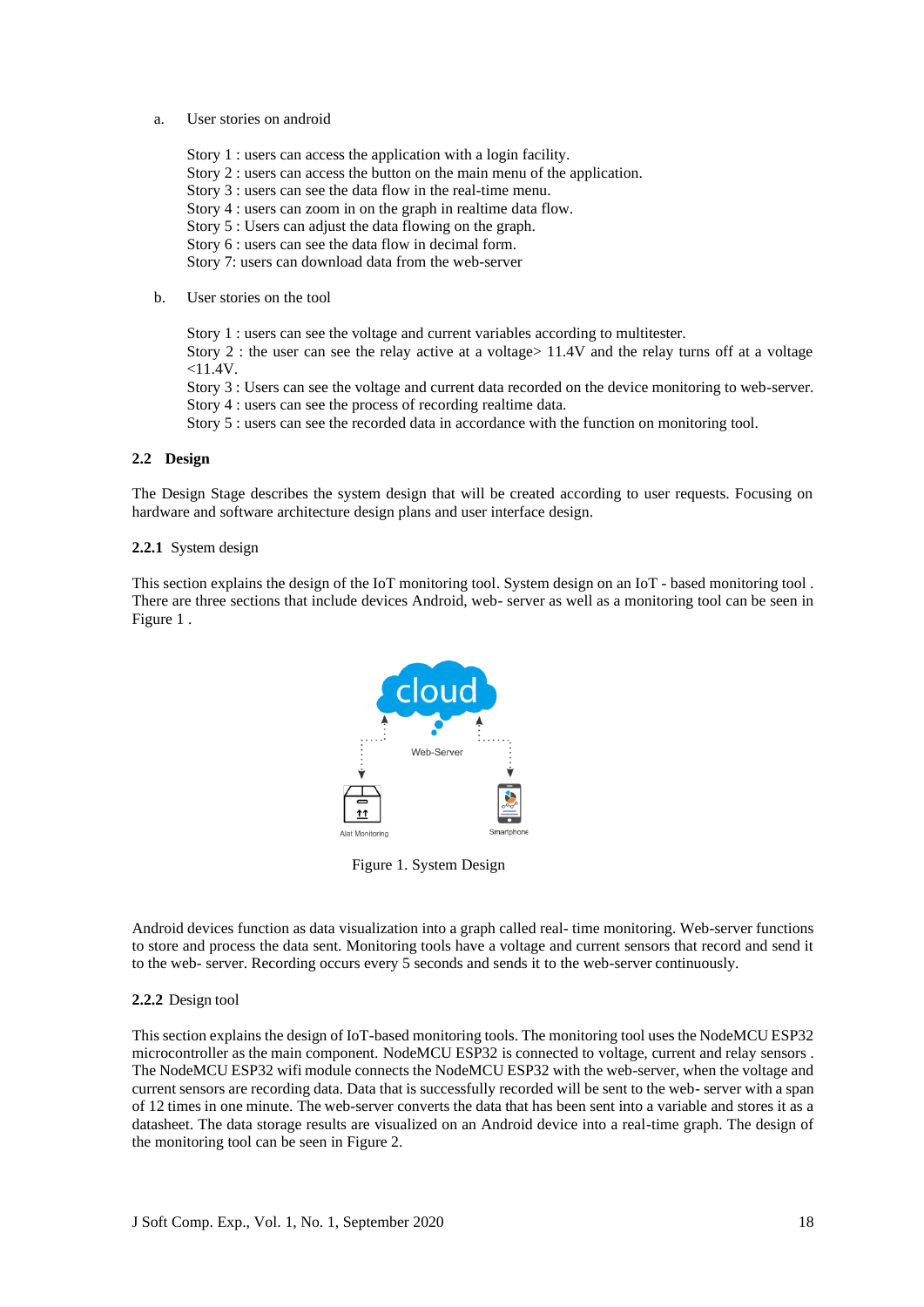

Figure 2. Design of monitoring tools

Circuit design monitoring tools can be seen in Figure 3 .



Figure 3. Circuit design

# **2.2.3** Interface design

The interface design of the IoT monitoring tool consists of 6 pages. The application interface page is as follows:

- a. Main Page
- b. Menu page
- c. Realtime Graph Pages
- d. Database page

## **2.2.4** Database design

IoT-based monitoring tools have a database that is stored on the web-server. The database contains 5 lines which include id, voltage, current, estimated time and date. The id line identifies the data input sequence in the database variable. Voltage and current are inputs provided by the NodeMCU ESP32 microcontroller to the monitoring tool. Date functions to display the time data is recorded as well as a pause for each incoming data per minute

## **2.2.5** A diagram of how the toolworks.

The working principle of this tool is the NodeMCU ESP32 module programmed to read the voltage and electric current sensor . Data received from the sensor is processed by Arduino and sent to the web server. So that it can be monitored and can be controlled directly by an Android-based smartphone or laptop through the website. Block diagram of how the tools used in this study can be seen in Figure 4 .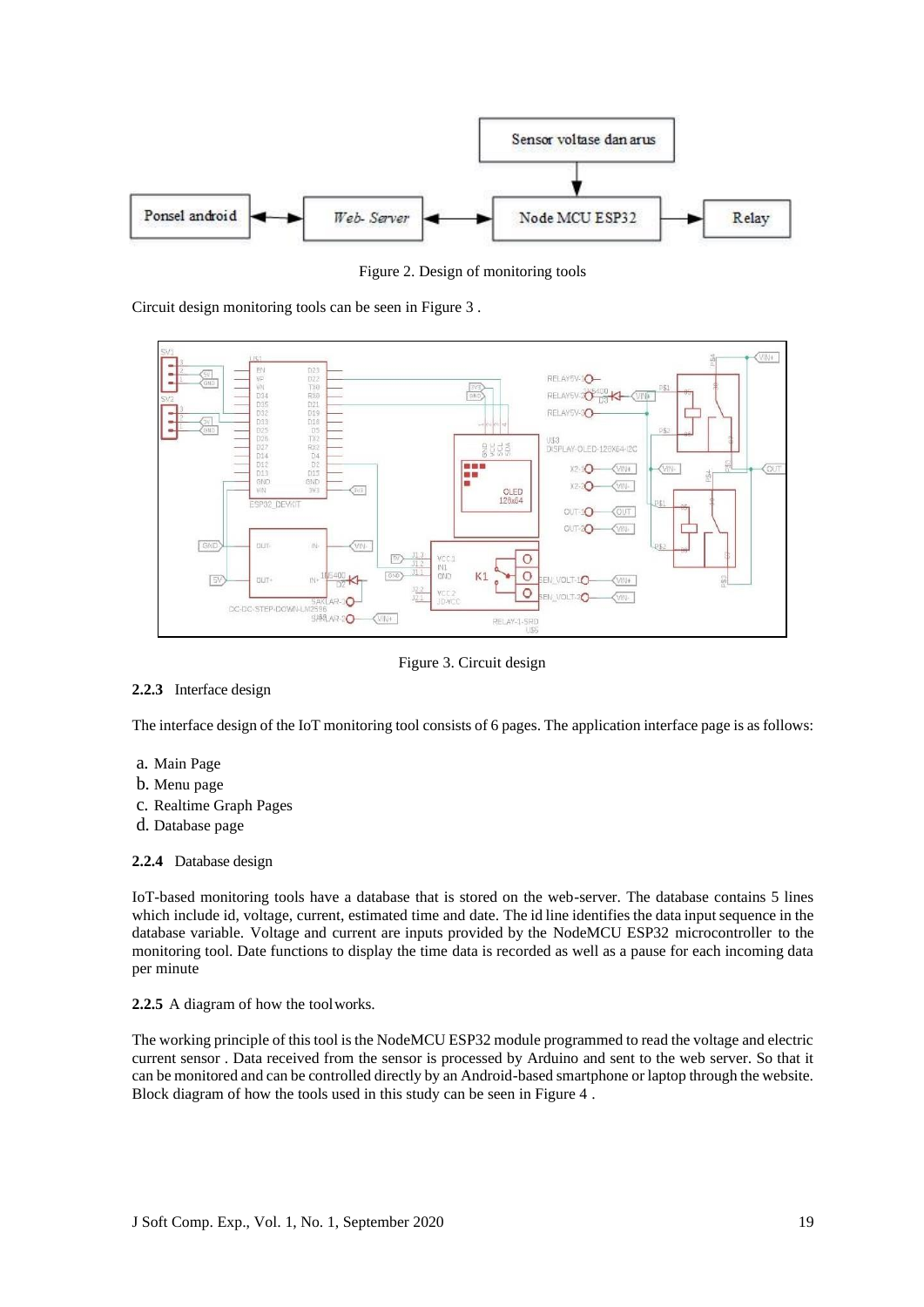

Figure 4. Diagram of how the tool works

#### **2.3 Coding**

Retrieval of data from the database using the PHP programming language. Data is changed in the form of JSON first so that it can be displayed on the battery monitoring application. Making an application android smartphone using thinkable. NodeMCU coding uses Arduino IDE which is given a code to connect to a wifi network using the programming language C. Relay Automatic Transfer Switch is controlled if the sensor reads the voltage on the battery less than 11.4V.

#### **2.4 Testing**

At this stage the test is done after the tool can be used. The test used is the black box testing method. Black box testing focuses on the functional specifications of the software.

Black box testing tends to find the following things [15]:

- a. Incorrect or non-existent function.
- b. Interface errors.
- c. Errors in data structures and database access.
- d. Performance errors.
- e. Error initialization and termination.

In black box testing, special knowledge of application code or internal structure and programming knowledge are generally not needed. This test allows developers to obtain a series of input conditions that meet the functional requirements of a program [16 ] . The advantage of black box testing is that testing can be done from the user's point of view and helps to expose ambiguity or inconsistency in due diligence [17].

#### **3. RESULT AND DISCUSSION**

#### **3.1 Result**

The results of this study are the monitoring of PV-VP monitoring tool with an android application connected to the Internet of Things (IoT). Error testing and stability of data flow testing are done using Exponential Smoothing. The monitoring tool functions as a research object where voltage and current variables can be monitored through the Android application .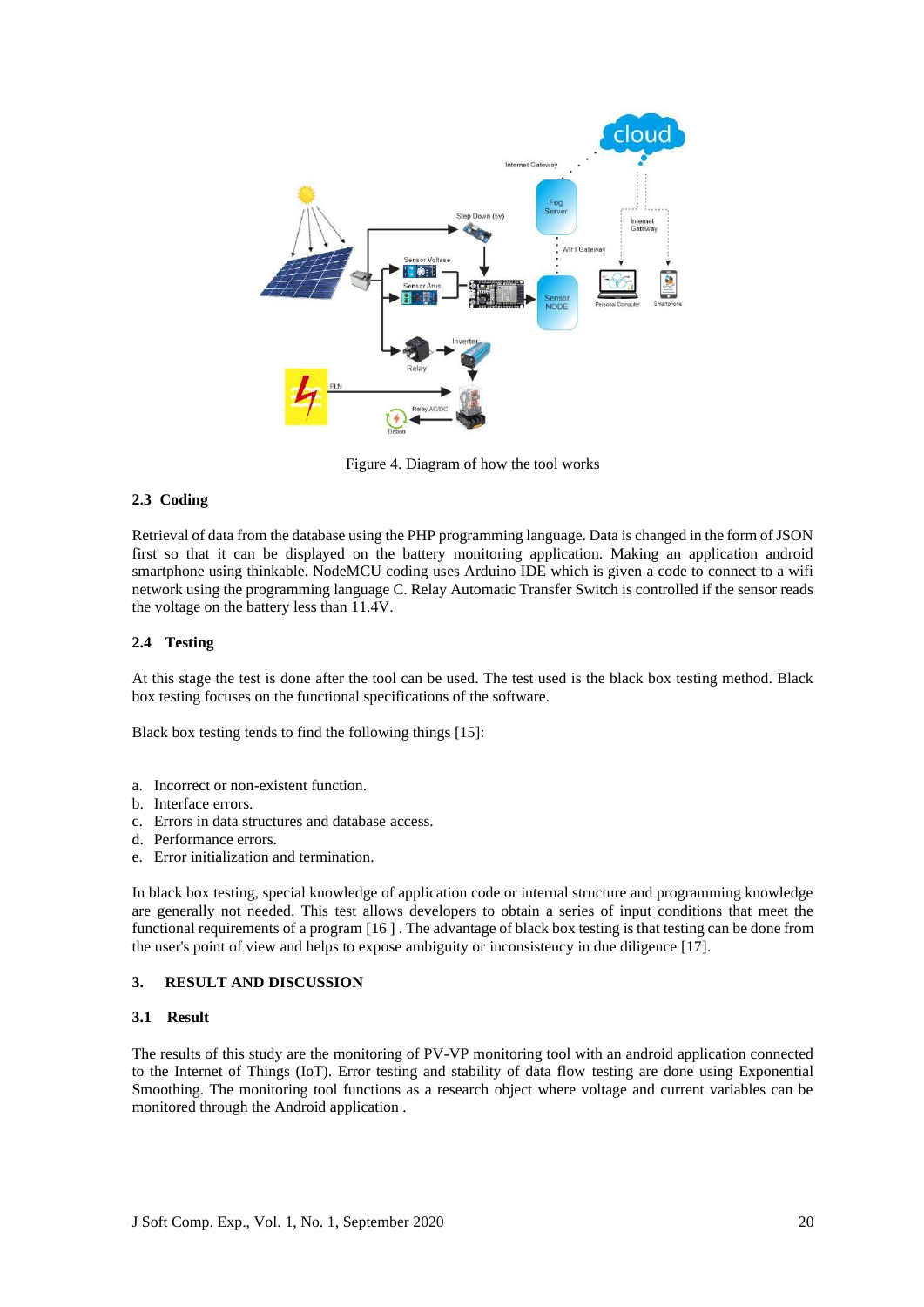#### 3.1.1 Application design

Visible page real time which contains the value ofthe data voltage, current, and estimated battery usage time da graphs can be seen in Figure 5 .



Figure 5. Realtime pages and graph

# 3.1.2 Testing

Testing is done to test the tool that has been made in accordance with the function and without constraints. The testing to be carried out can be seen in Table 1

| No             | Requirements tested | <b>Test Item</b>                                                                                                | Conclusion |
|----------------|---------------------|-----------------------------------------------------------------------------------------------------------------|------------|
| 1              | Relay               | Able to switch to DC12V input when the battery<br>is more than 11.4V                                            | Valid      |
| 2              | Sensor              | Read battery capacity, current and power used                                                                   | Valid      |
| 3              | LCD display         | Displays readings of wifi connections, battery<br>status, relay status, data upload status<br>to the web server | Valid      |
| $\overline{4}$ | ESP32               | Sending sensor data to the database                                                                             | Valid      |
| 5              | Send Data           | The database can store data that has been<br>sent by ESP32                                                      | Valid      |
| 6              | <b>Battery</b>      | The battery can power the inverter by<br>supplying a monitoring device with a DC12V<br>voltage                  | Valid      |
| 7              | Inverter output     | The inverter can turn on the AC220V load by<br>supplying a monitoring device                                    | Valid      |
| 9              | AC220V output       | Can turn on the load                                                                                            | Valid      |

Table 1. Testing Tools

Tool testing is done using a 1200W inverter and a 40Ah 12V battery and a load of 6 9W AC lamps. testing is done by turning on the lights continuously until the battery can not supply electricity and replaced with PLN.

Sending data in the form of battery capacity, electric current and electric power used for 5 seconds. in the graph above can be seen the voltage based on the data received last to receive information that the battery capacity is 11.4 V. There is a possibility a few moments later before sending data back the battery capacity is 11.4V and the relay automatically cuts off the electricity coming from the battery.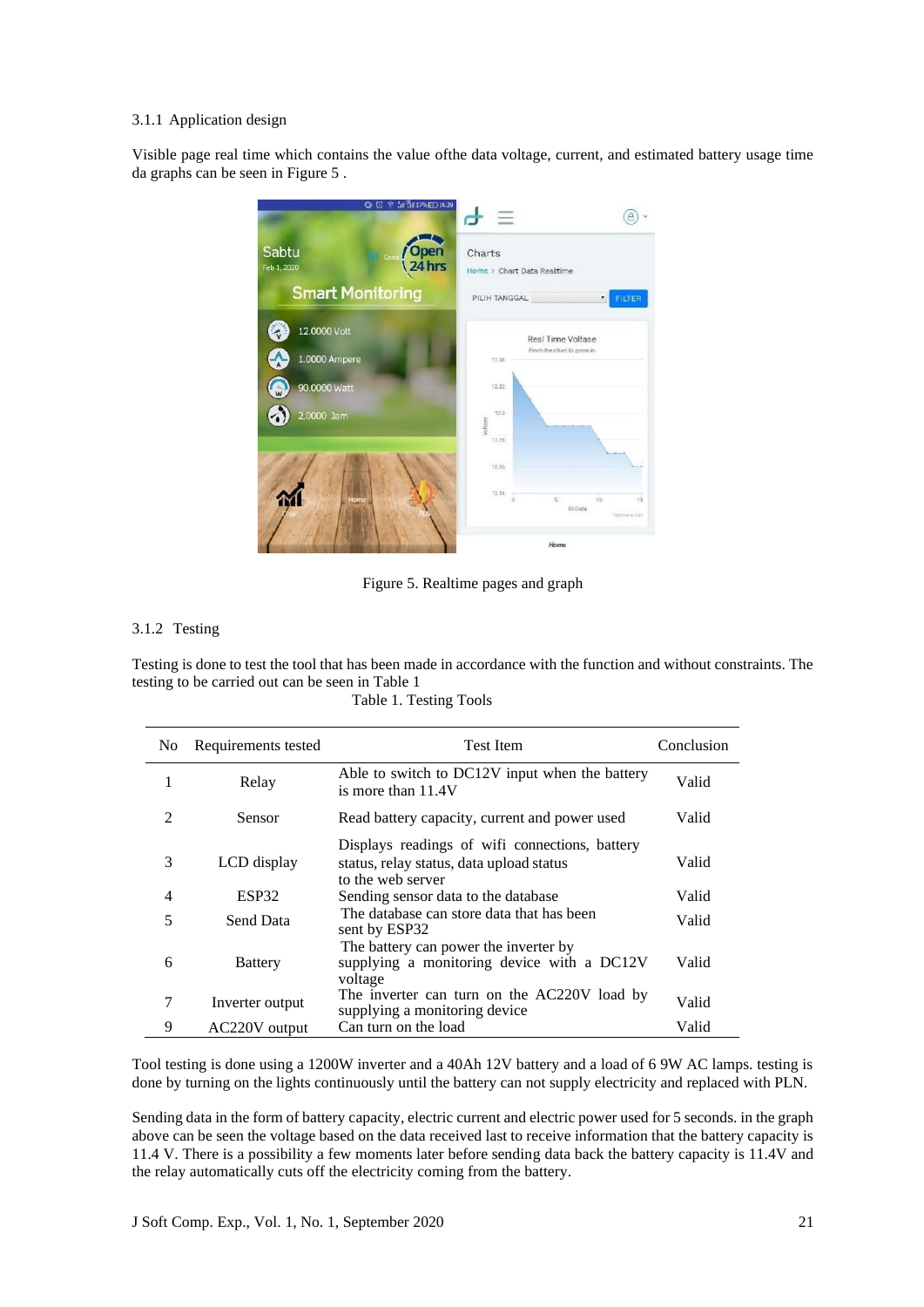Furthermore testing is carried out on the application to ensure that the application has been made in accordance with the previous plan. In testing this application uses black box testing. The following results of testing with black box testing can be seen in Table 2.

| N <sub>0</sub> | Testing                  | Expected results                                                            | Test result                                                                                    | Conclusion |
|----------------|--------------------------|-----------------------------------------------------------------------------|------------------------------------------------------------------------------------------------|------------|
| 1              | Open application         | Preliminary results                                                         | Shows the start page                                                                           | Valid      |
| $\mathfrak{D}$ | Showing data record      | Displays all<br>data<br>records that have<br>been stored in the<br>database | Data can be displayed in<br>accordance with the database                                       | Valid      |
| 3              | Showing graph            | Displays usage graph                                                        | Displays usage graph                                                                           | Valid      |
| 4              | Change<br>the date       | Change the date and<br>display the usage<br>graph for that date             | Date changed and successfully<br>displayed the usage graph<br>according to the desired<br>date | Valid      |
| 5              | Showing<br>realtime data | Display voltage data<br>in realtime                                         | Display voltage data in<br>realtime                                                            | Valid      |

# 3.1.3 Evaluating

The evaluation phase is the stage for evaluating the whole starting from the experimental stage, designing tools, making applications, coding and testing. Errors found in the testing phase both in design and coding are evaluated in order to function properly. Evaluation of tools and applications is done when the device is connected to a battery and given an electric load. The following list of evaluations is in Table 3 .

| No | Error                                                   | Evaluation                                 |
|----|---------------------------------------------------------|--------------------------------------------|
|    | Usage data cannot be displayed in the<br>application    | Check internet connection                  |
|    | On the LCD the device only brings up<br>Search for Wifi | Check wifi network                         |
|    | The inverter makes a noise.                             | Turn off and turn on the Inverter<br>again |

#### **3.2 DISCUSSION**

Designing monitoring tools on solar power plants with the internet of things. There are two main components, namely smart monitoring and the Automatic Transfer Switch system. In smart monitoring using NodeMCU as the control brain and coding using Arduino IDE. Data received by the sensor on the monitoring tool will be sent to the database via the internet. Then the data will be retrieved for display on the monitoring application. The application will display data in the form of realtime data and graphics on a predetermined date. The Automatic Transfer Switch (ATS) system works if the battery capacity sensor has read less than 11.4V .

## **4. CONCLUSION**

Based on the discussion of thisresearch, the design of a monitoring tool on solar power plants with the concept of the internet of things is making Android applications using thunkable and using NodeMCU as the control center, and Automatic Transfer Switch (ATS) as a battery controller to move the power source. The results of this study are:

a. Users can view data in realtime in the form of battery capacity, electric current and electric power used through an application on an Android smartphone. The data is obtained from sensors located on monitoring devices that are connected to the internet network so that the data is sent and stored on a